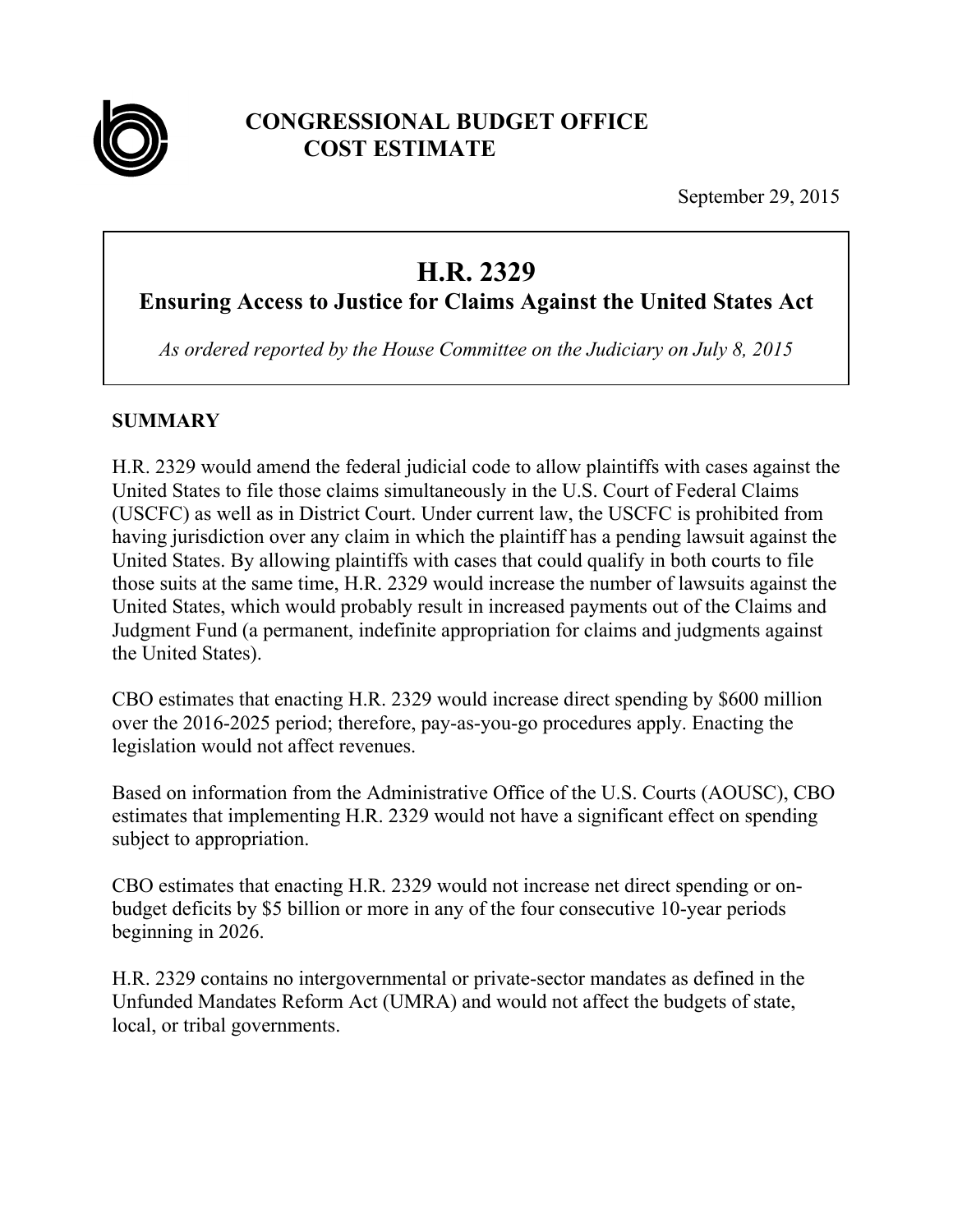#### **ESTIMATED COST TO THE FEDERAL GOVERNMENT**

The estimated budgetary effects of H.R. 2329 are shown on the following table. The costs of this legislation fall within budget function 750 (administration of justice).

|                                           | By Fiscal Year, in Millions of Dollars |      |      |                                   |      |      |      |      |      |      |                 |               |
|-------------------------------------------|----------------------------------------|------|------|-----------------------------------|------|------|------|------|------|------|-----------------|---------------|
|                                           | 2016                                   | 2017 | 2018 | 2019                              | 2020 | 2021 | 2022 | 2023 | 2024 | 2025 | $2016-$<br>2020 | 2016-<br>2025 |
|                                           |                                        |      |      | <b>CHANGES IN DIRECT SPENDING</b> |      |      |      |      |      |      |                 |               |
| Payments from Claims and<br>Judgment Fund | 0                                      | 10   | 30   | 40                                | 60   | 70   | 90   | 100  | 100  | 100  | 140             | 600           |

#### **BASIS OF ESTIMATE**

For this estimate, CBO assumes the bill will be enacted near the end of calendar year 2015 and that spending will follow historical patterns for the affected activities.

H.R. 2329 would amend the federal judicial code to allow for plaintiffs with claims against the United States to file those claims simultaneously in the USCFC and in District Court. Under current law, plaintiffs are able to file suits in both District Court and the USCFC, but such filings must be done in a specific order and within a particular time frame because the USCFC is prohibited from reviewing claims in which the plaintiff has another pending lawsuit against the United States. Thus, if a plaintiff files in more than one court at the same time, the USCFC may be forced to dismiss the claim for that reason regardless of the claim's merit. Because that prohibition makes it difficult to pursue claims in more than one court, most plaintiffs file in only one court.

The legislation would make it easier for plaintiffs to sue the United States in the USCFC where they can be awarded monetary relief for their claims if they prevail. Making it easier to file claims against the United States for monetary awards would probably increase the number of lawsuits against the United States, which would increase the number judgments against the United States. Because of the probable increase in judgments against the United States, CBO estimates that enacting the legislation would result in an increase in direct spending from the Claims and Judgment Fund. Although there is no clear basis for estimating a specific increase in payments out of the Claims and Judgment Fund, CBO has determined that there would be costs. (It is improbable that enacting the bill would decrease direct spending.) To reflect that expected increase in direct spending, CBO estimates that such payments would increase by one percent.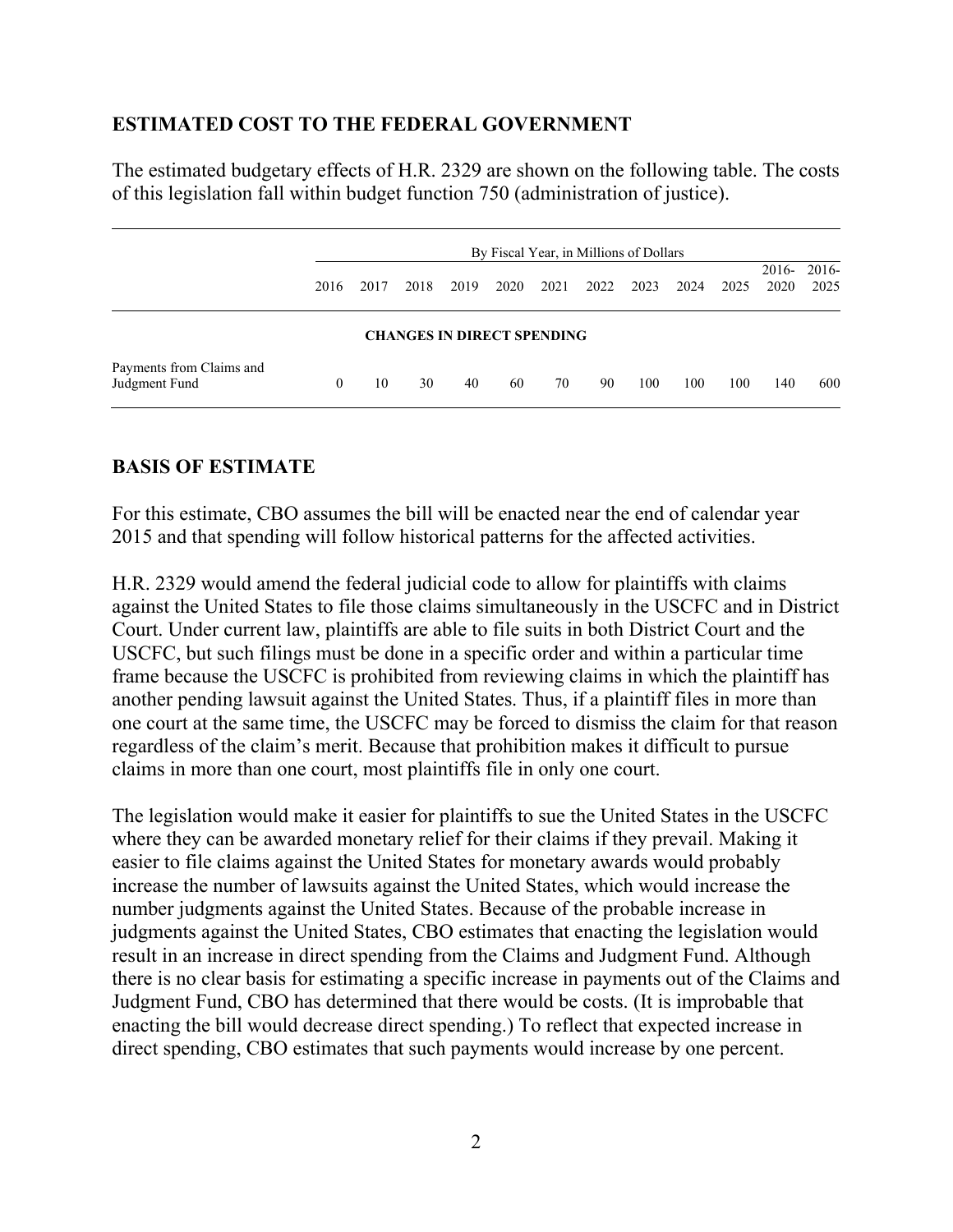Based on payments from the Claims and Judgment Fund related to claims in USCFC or District Court, a one percent increase in the total amount of claims awarded would increase direct spending by about \$600 million over the 2016-2025 period, CBO estimates. Under the bill, CBO expects that claims and subsequent payments from the Claims and Judgment Fund would increase over time, as attorneys and plaintiffs become aware of an additional way to pursue monetary claims against the federal government, before leveling off in later years.

According to the AOUSC, there would be no significant increase in workload or administrative costs as a result of the legislation.

#### **PAY-AS-YOU-GO CONSIDERATIONS**

The Statutory Pay-As-You-Go Act of 2010 establishes budget-reporting and enforcement procedures for legislation affecting direct spending or revenues. The changes in outlays that are subject to those pay-as-you-go procedures are shown in the following table.

| CBO Estimate of Pay-As-You-Go Effects for H.R. 2329 as ordered reported by the House Committee on the Judiciary<br>on July 8, 2015 |                                        |          |      |                                    |      |      |      |      |      |      |      |      |                    |
|------------------------------------------------------------------------------------------------------------------------------------|----------------------------------------|----------|------|------------------------------------|------|------|------|------|------|------|------|------|--------------------|
|                                                                                                                                    | By Fiscal Year, in Millions of Dollars |          |      |                                    |      |      |      |      |      |      |      |      |                    |
|                                                                                                                                    | 2015                                   | 2016     | 2017 | 2018                               | 2019 | 2020 | 2021 | 2022 | 2023 | 2024 | 2025 | 2020 | 2015-2015-<br>2025 |
|                                                                                                                                    |                                        |          |      | <b>NET INCREASE IN THE DEFICIT</b> |      |      |      |      |      |      |      |      |                    |
| Statutory Pay-As-You-Go Impact                                                                                                     | $\theta$                               | $\theta$ | 10   | 30                                 | 40   | 60   | 70   | 90   | 100  | 100  | 100  | 140  | 600                |

#### **INCREASE IN LONG-TERM DIRECT SPENDING**

CBO estimates that enacting H.R. 2329 would not increase net direct spending or onbudget deficits by \$5 billion or more in any of the four consecutive 10-year periods beginning in 2026.

#### **INTERGOVERNMENTAL AND PRIVATE SECTOR IMPACT**

H.R. 2329 contains no intergovernmental or private-sector mandates as defined in UMRA and would not affect the budgets of state, local, or tribal governments.